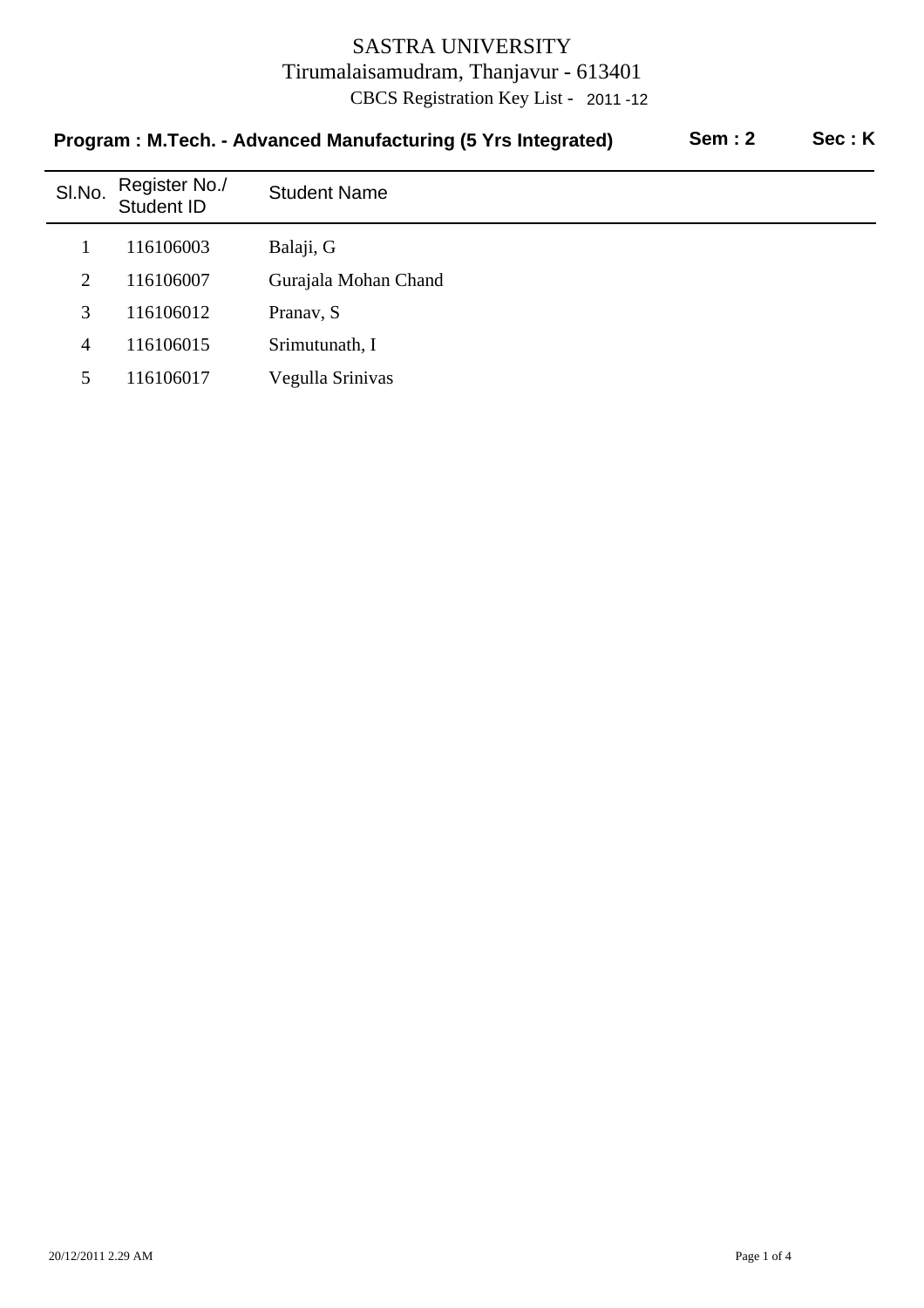| <u>1 TOGIANI - MITCULI - AUVANUCU MANUJAUGINIY (VITIS MICHIALCU)</u><br>❤❤……<br>◡◡◡ . 느 |                             |                      |  |  |  |
|-----------------------------------------------------------------------------------------|-----------------------------|----------------------|--|--|--|
| SI.No.                                                                                  | Register No./<br>Student ID | <b>Student Name</b>  |  |  |  |
|                                                                                         | 116106006                   | Gudla Jayashyam      |  |  |  |
| 2                                                                                       | 116106008                   | Hariharasudhan, KR C |  |  |  |
| 3                                                                                       | 116106009                   | Manepalli Srikar     |  |  |  |
| 4                                                                                       | 116106013                   | Priyavarshini, G V   |  |  |  |

# **Program : M.Tech. - Advanced Manufacturing (5 Yrs Integrated) Sem : 2 Sec : L**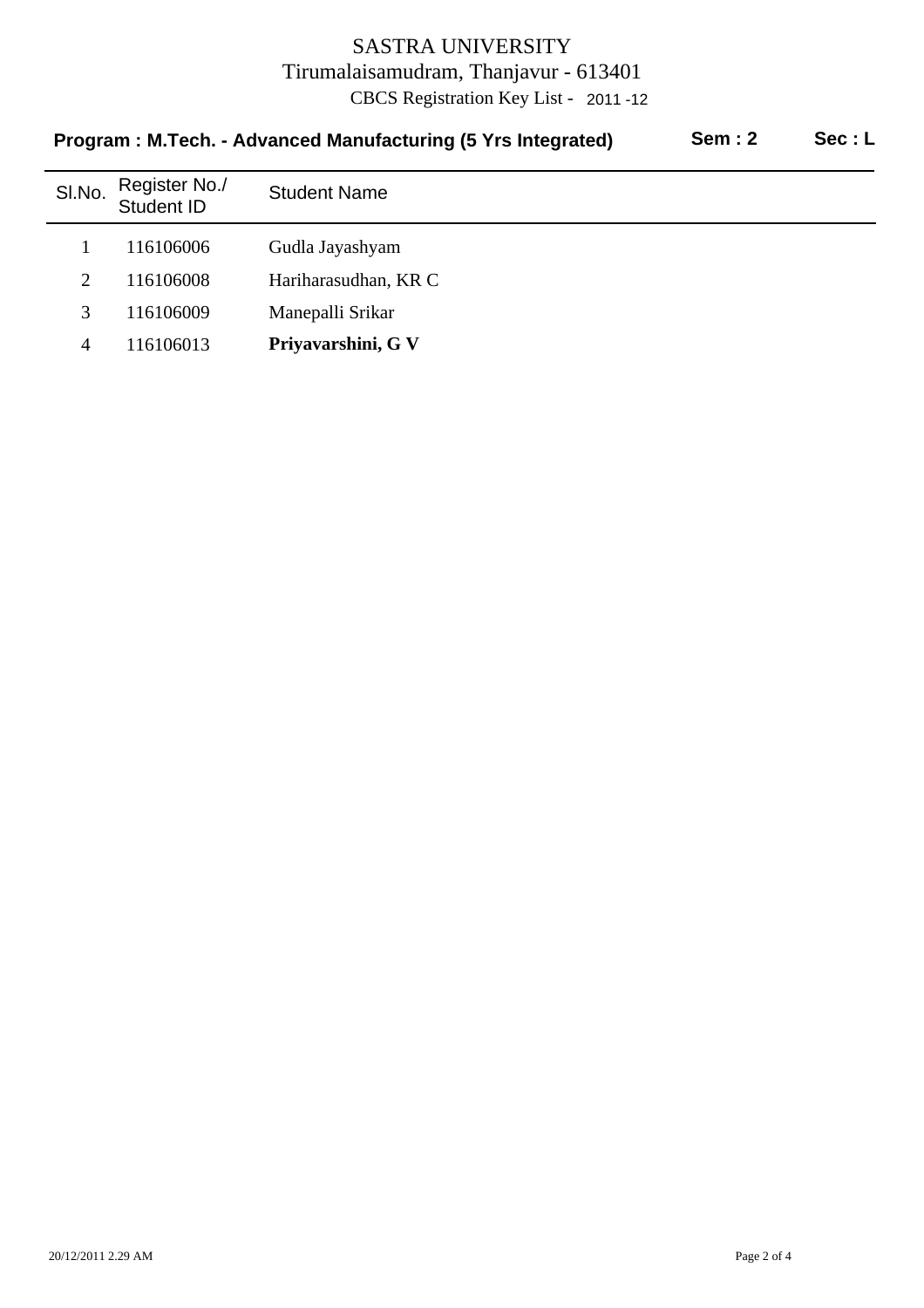| SI.No. | Register No./<br>Student ID | <b>Student Name</b>     |  |  |  |
|--------|-----------------------------|-------------------------|--|--|--|
|        | 116106002                   | Arjun, M                |  |  |  |
| 2      | 116106004                   | Bhargava Padmanabhan, R |  |  |  |
| 3      | 116106014                   | Ragul, R                |  |  |  |
| 4      | 116106016                   | Srinivas, P M           |  |  |  |
| 5      | 116106018                   | Vignesh, S              |  |  |  |

#### **Program : M.Tech. - Advanced Manufacturing (5 Yrs Integrated) Sem : 2 Sec : M**